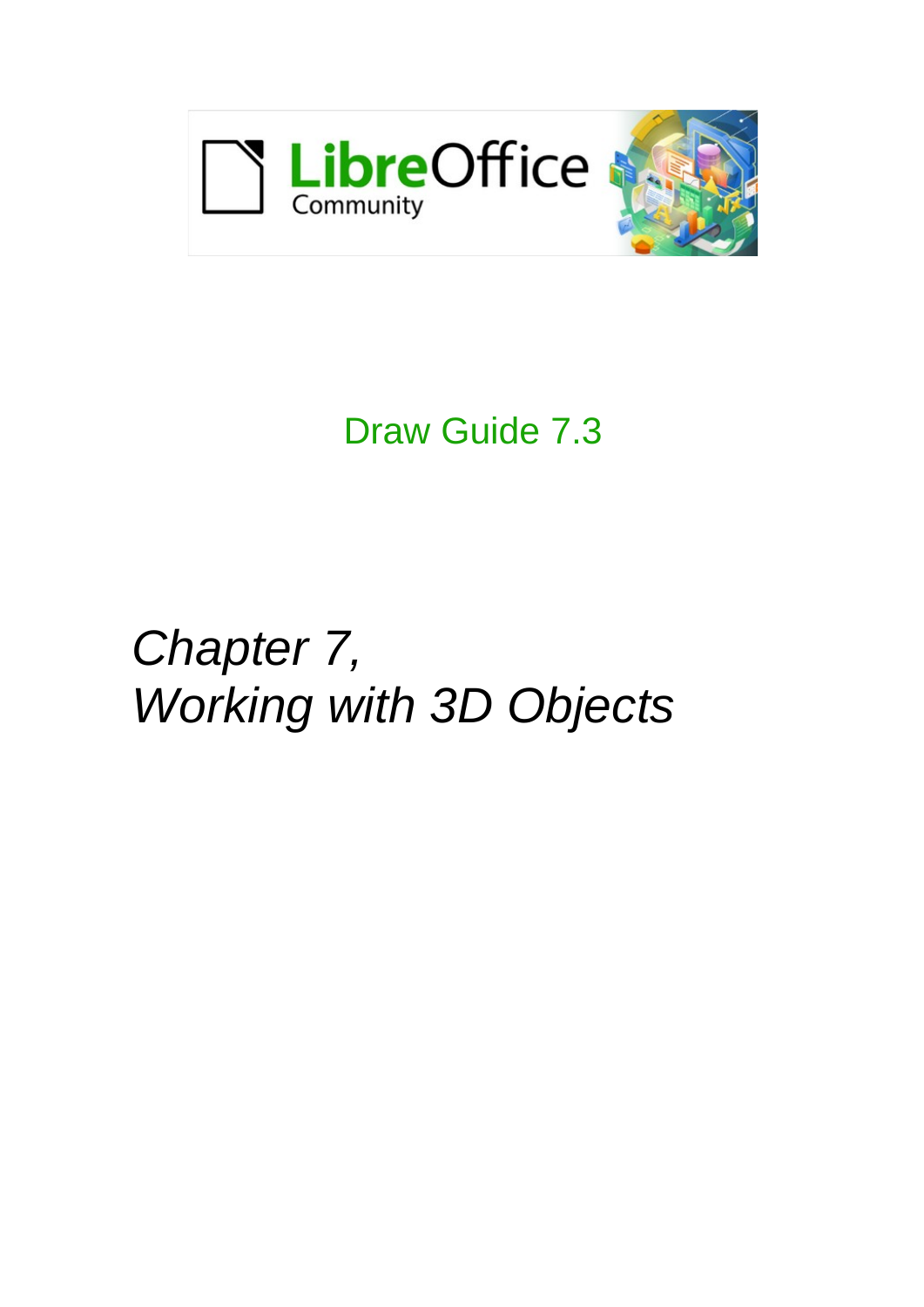### <span id="page-1-4"></span>**Copyright**

This document is Copyright © 2022 by the LibreOffice Documentation Team. Contributors are listed below. You may distribute it and/or modify it under the terms of either the GNU General Public License ([https://www.gnu.org/licenses/gpl.html\)](https://www.gnu.org/licenses/gpl.html), version 3 or later, or the Creative Commons Attribution License (<https://creativecommons.org/licenses/by/4.0/>), version 4.0 or later.

All trademarks within this guide belong to their legitimate owners.

### <span id="page-1-3"></span>**Contributors**

| To this edition      |                 |                   |
|----------------------|-----------------|-------------------|
| Peter Schofield      | Regina Henschel |                   |
| To previous editions |                 |                   |
| John Cleland         | Martin Fox      | Jean Hollis Weber |
| John A Smith         | Peter Schofield | Regina Henschel   |
| Claire Wood          | Elzett Kotze    |                   |
|                      |                 |                   |

### <span id="page-1-2"></span>**Feedback**

Please direct any comments or suggestions about this document to the Documentation Team's mailing list: [documentation@global.libreoffice.org](mailto:documentation@global.libreoffice.org)

### **Note**

Everything sent to a mailing list, including email addresses and any other personal information that is written in the message, is publicly archived and cannot be deleted.

### <span id="page-1-1"></span>**Publication date and software version**

Published May 2022. Based on LibreOffice 7.3 Community. Other versions of LibreOffice may differ in appearance and functionality.

### <span id="page-1-0"></span>**Using LibreOffice on macOS**

Some keystrokes and menu items are different on macOS from those used in Windows and Linux. The table below gives some common substitutions for the instructions in this document. For a detailed list, see the application Help.

| <b>Windows or Linux</b>                  | macOS equivalent                                             | <b>Effect</b>                       |
|------------------------------------------|--------------------------------------------------------------|-------------------------------------|
| <b>Tools &gt; Options on</b><br>Menu bar | <b>LibreOffice &gt; Preferences</b><br>on Menu bar           | Access to setup options             |
| Right-click                              | Ctrl+click and/or right-click<br>depending on computer setup | Opens a context menu                |
| Ctrl or Control                          | <b>36 and/or Cmd or Command</b>                              | Used with other keys                |
| Alt                                      | <b>∠</b> and/or Alt or Option                                | Used with other keys                |
| F11                                      | $\mathcal{H} + \mathcal{T}$                                  | Open the Styles deck in the Sidebar |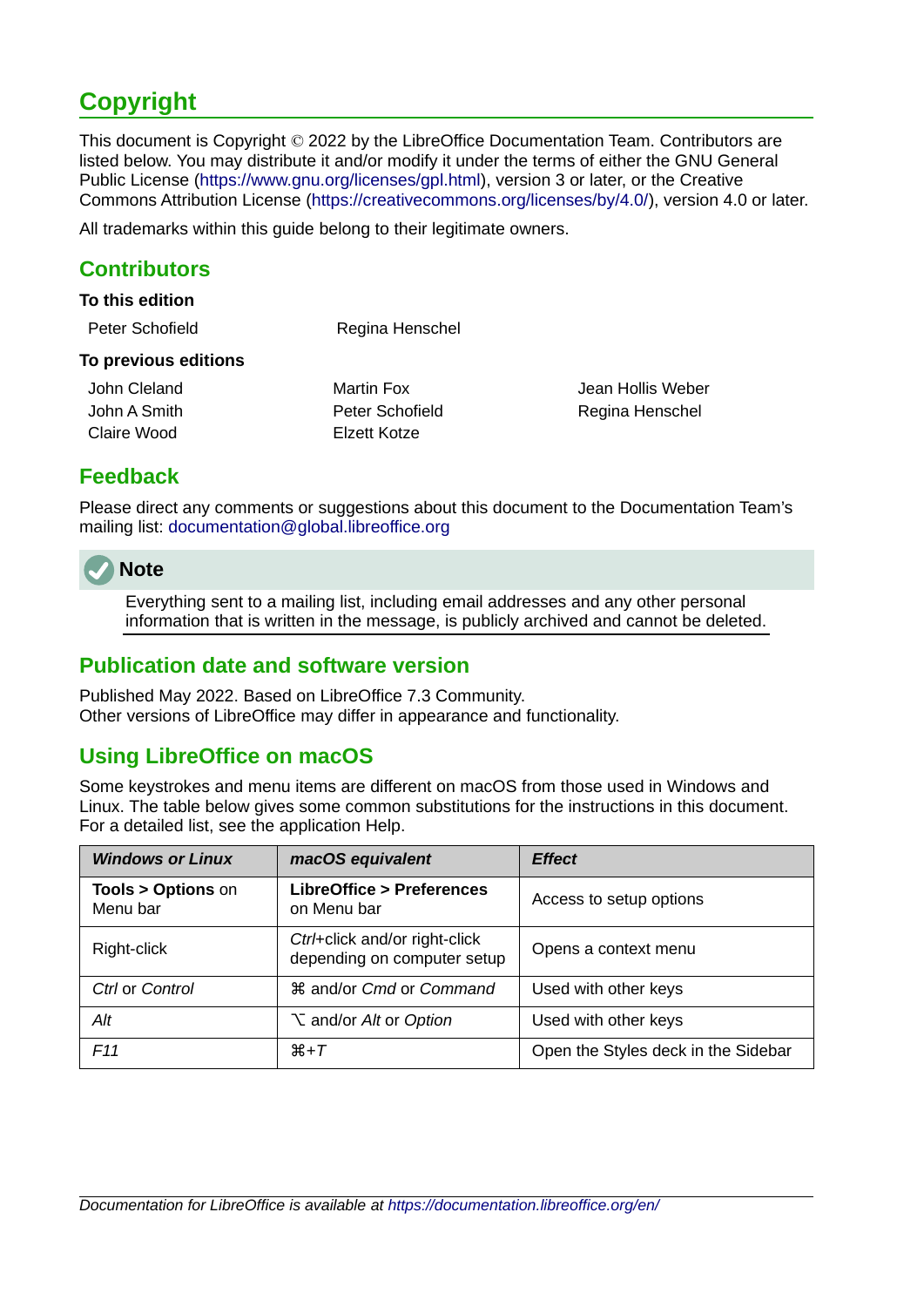### **Contents**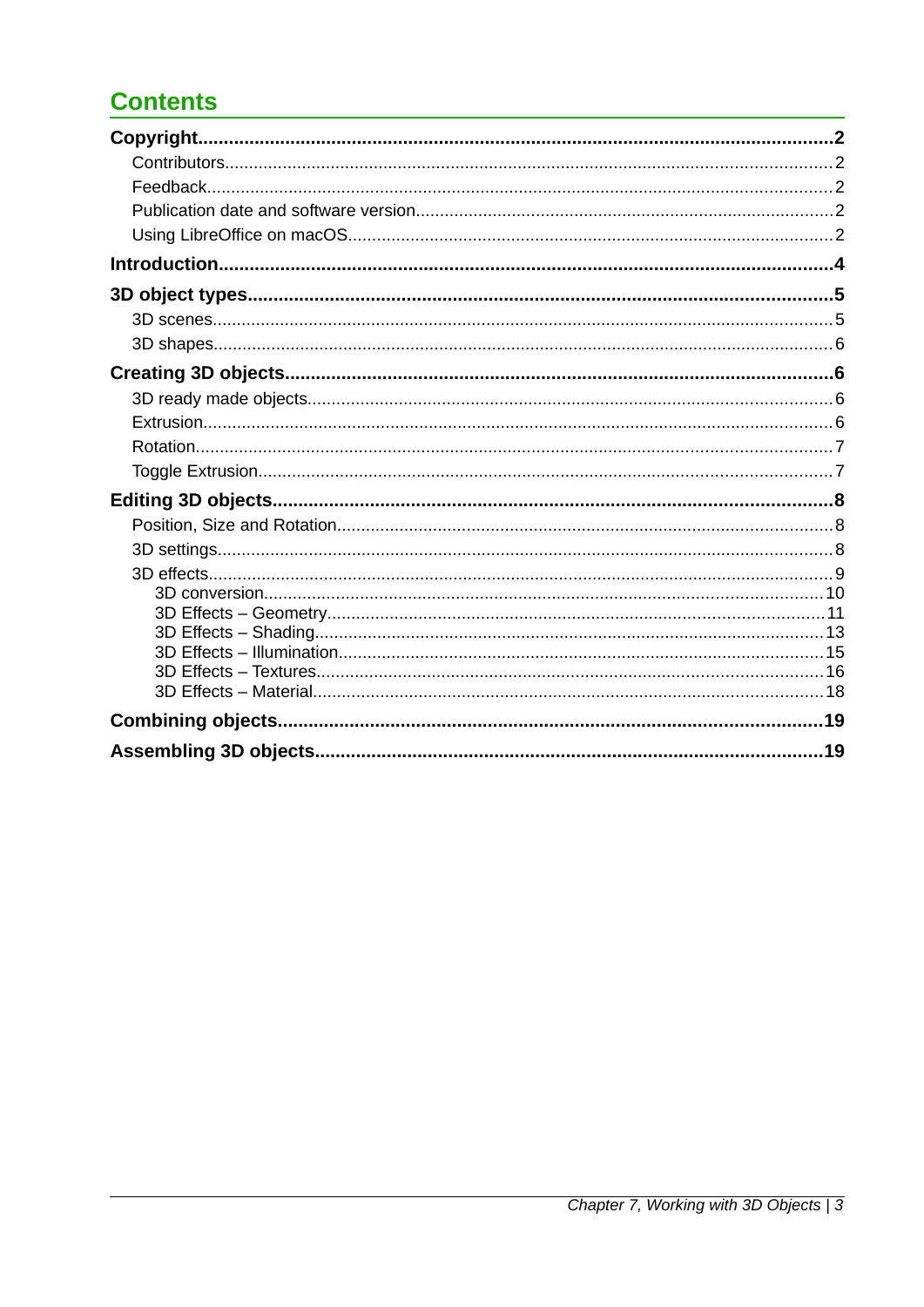### <span id="page-3-0"></span>**Introduction**

Although Draw does not match the functionality of leading drawing or image editing programs, it is capable of producing and editing 3D drawings. In Draw, two types of 3D objects are available: 3D scenes and extruded 3D shapes. The **Status Bar** indicates when a 3D scene has been selected (Figure [1](#page-3-1)), but only indicates a shape has been selected (Figure [2](#page-3-3)) when an extruded 3D shape is selected.

Depending on which type is selected, there are different possibilities for further editing of the object (rotation, illumination, perspective, and so on). Extruded 3D shapes are simpler to set up and edit, but 3D scenes allow for greater customization.

3D objects are created using one of the following methods:

- **3D Objects** these are ready made 3D objects and are also 3D scenes. They are selected using one of the following methods:
	- Click on **3D Objects** in the Drawing toolbar (Figure [3\)](#page-3-2).
	- Select a 3D object in the **3D Objects** panel in the Shapes deck on the Sidebar (Figure [4](#page-4-2)).
- Convert a 2D object into a 3D object use one of the following tools. These tools are either available on the Drawing toolbar, by right-clicking on the object and selecting from the context menu, or the 3D Effects dialog:
	- **To 3D** creates a 3D scene containing an extrusion object.
	- **To 3D Rotation Object** creates a 3D scene using a default rotation axis.
	- **Toggle Extrusion** creates a 3D shape by extruding a 2D object into 3D. Only 3D shapes that have been extruded can be converted back to a 2D object.
	- **Convert To Rotation Object** available in the 3D Effects dialog. Converts a selected 2D object into a 3D rotation object. Also, selecting several ungrouped 2D objects can be converted into a single 3D rotation object.

### **Note**

Before creating 3D objects in a drawing, it is recommended that the extra 3D tools (To 3D; To 3D Rotation Object; Toggle Extrusion) are added to the Drawing toolbar (Figure [3\)](#page-3-2) using **Visible Buttons** or the Customize dialog. For more information on using **Visible Buttons** and the Customize dialog, see Appendix B, Toolbars and the *Getting Started Guide*.

After installing these extra 3D tools onto the Drawing toolbar, they only become available for use when a 2D object is selected in a drawing.

<span id="page-3-3"></span><span id="page-3-1"></span>

|                                      | Slide 1 of 1 (Layout) 3D scene selected                             |         | Default ± 5.75 / 5.00 | $x = 3.25 \times 3.25$ |
|--------------------------------------|---------------------------------------------------------------------|---------|-----------------------|------------------------|
|                                      | Figure 1: Status Bar showing 3D scene selected                      |         |                       |                        |
| Slide 1 of 1 (Layout) Shape selected | Figure 2: Status Bar showing shape selected                         | Default | $\pm$ 3.75 / 4.25     | $x = 5.75 \times 4.75$ |
|                                      | 3D Objects; To 3D; To 3D Rotation Object; Toggle Extrusion $\vdash$ |         |                       |                        |
| <b>Drawing</b>                       |                                                                     |         |                       |                        |
|                                      |                                                                     |         |                       | $\frac{1}{6}$          |

<span id="page-3-2"></span>*Figure 3: Drawing toolbar with 3D tools highlighted*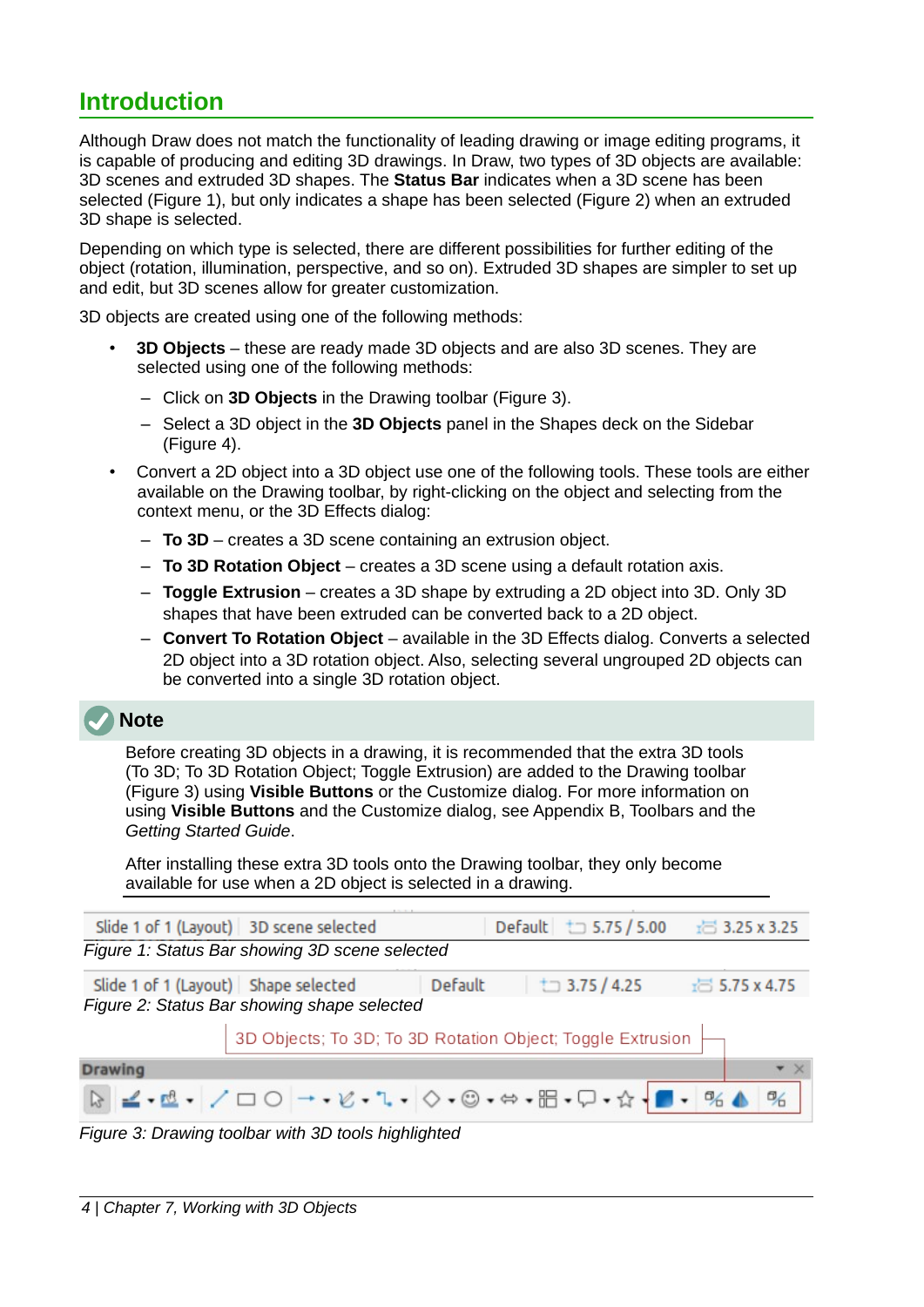| <b>Shapes</b>                              |                             |                   |             |                  | ×                | <b>Block Arrows</b>                                                   |                        |
|--------------------------------------------|-----------------------------|-------------------|-------------|------------------|------------------|-----------------------------------------------------------------------|------------------------|
| <b>Default</b><br>$\overline{\phantom{a}}$ |                             |                   |             |                  |                  | ſ,<br>⇧<br>$\Leftarrow$<br>$\Rightarrow$                              | î<br>$\Leftrightarrow$ |
| <b>Lines and Arrows</b>                    |                             |                   |             |                  |                  | ♧<br>₽<br>⑮<br>马                                                      | Y<br>屿                 |
|                                            |                             |                   |             |                  |                  | D<br>⊮<br>$\Rightarrow$<br>$\vert$ )                                  | 41<br>ᠿ                |
|                                            |                             | $\leftrightarrow$ | Á           |                  |                  | \$<br>Ф<br>솔<br>态                                                     | 묘<br>P,                |
| <b>Curves and Polygons</b>                 |                             |                   |             |                  |                  | Ÿ<br>$\mathscr{P}$                                                    |                        |
| V,                                         | $\rightarrow$               | ₫                 | ь           | A                |                  | <b>Flowchart</b>                                                      |                        |
| U                                          | IL,                         |                   |             |                  |                  | ◇<br>$\left  \right $                                                 | 冊<br>OOO               |
| <b>Connectors</b>                          |                             |                   |             |                  |                  | σ<br>$\langle \rangle$<br>└<br>$^{(+)}$                               | Ò<br>U                 |
| ٦.                                         |                             | a                 |             |                  |                  | Ŋ<br>◯<br>$\overline{a}$<br>$\overline{\phantom{0}}$                  | ⊗<br>쓺                 |
| a                                          | $\mathcal{N}_{\mathcal{P}}$ | $\mathbb{Q}$      |             | a                |                  | $\triangledown$<br>⇔<br>Δ<br>X                                        | π<br>D                 |
| <b>Basic Shapes</b>                        |                             |                   |             |                  |                  | $^\circledR$<br>Θ<br>G<br>$\left(\begin{array}{c} \end{array}\right)$ |                        |
|                                            | - 1                         |                   |             | $\left  \right $ |                  | <b>Callouts</b>                                                       |                        |
| O                                          | $\bigcirc$                  | G                 | $\circ$     | C                | $\odot$          | ₽<br>O<br>لبها<br>↳                                                   | ı⊡<br>一                |
| Δ                                          |                             | ◇                 | Ο           | $\langle$ )      | $\left( \right)$ | p.                                                                    |                        |
| 47                                         | Н                           | f                 |             | ⊡                | ⊚                | <b>Stars and Banners</b>                                              |                        |
| <b>Symbol Shapes</b>                       |                             |                   |             |                  |                  | O<br>♦<br>惢<br>47                                                     | 辯<br>Q                 |
| ٣                                          | 资                           | D                 | G           | v                | O                | 愈<br>⊐<br>۵<br>H                                                      | ☆<br>O                 |
| O                                          | $\circ$                     | ☆                 |             |                  |                  | <b>3D Objects</b>                                                     |                        |
| 0                                          |                             |                   | $\boxtimes$ | ₩                |                  |                                                                       |                        |
|                                            |                             |                   |             |                  |                  |                                                                       |                        |

<span id="page-4-2"></span>*Figure 4: Shapes deck on Sidebar*

### <span id="page-4-1"></span>**3D object types**

#### <span id="page-4-0"></span>**3D scenes**

3D scenes are created from objects with dimensions using x, y, and z coordinates and can contain object types, such as cube, sphere, extrusion object or rotation object. These object types do not exist outside a 3D scene.

The **Status Bar** displays *3D scene selected* when a 3D object is selected that has been created from a 2D object using body rotation or conversion, or it is a ready-made 3D object that has been inserted into a drawing.

A 3D scene is similar to a group. Just like a group, a 3D scene can be entered for editing an individual object in the 3D scene and then exit after editing is completed. See Chapter 5, Combining Multiple Objects for more information on entering, editing and exiting groups.

When a 3D scene is created from a selection of more than one 2D object, a group is automatically created as a single 3D scene. This 3D scene can be entered so that individual objects within the 3D scene can be changed, edited and rotated.



Individual objects cannot be ungrouped when a 3D scene has been created from a selection of 2D objects.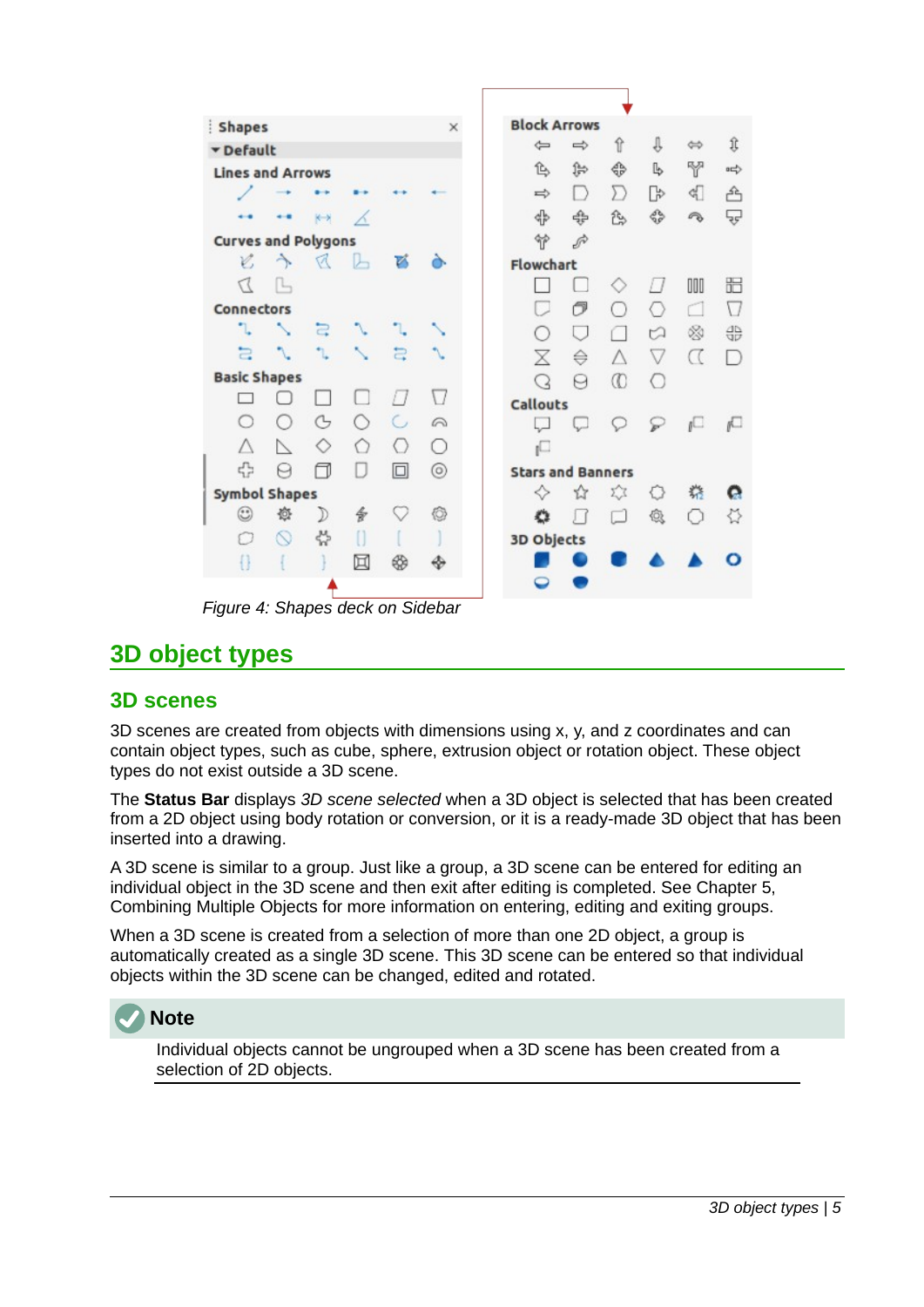### <span id="page-5-3"></span>**3D shapes**

2D shapes are flat with only width and height dimensions, but 3D shapes are solid objects that have three dimensions: depth, width, and height.

A 3D shape is created when a 2D shape or an object from the Fontwork Gallery is turned into 3D using **Toggle Extrusion**. The Status Bar displays *Shape selected* when this type of 3D object is selected.

A 3D shape can be viewed and edited in 3D or 2D mode. To edit in 2D mode, switch off extrusion, make the editing changes, and switch back to 3D mode using **Toggle Extrusion**.



**Toggle Extrusion** can only be used when a 2D shape, a 3D object that has been extruded from a 2D shape, or an object from the Fontwork Gallery is selected in a drawing. It is not available for text, lines, arrows, curves, and polygons.

### <span id="page-5-2"></span>**Creating 3D objects**

### <span id="page-5-1"></span>**3D ready made objects**

3D ready made objects are 3D scenes and are inserted into a drawing using one of the following methods. The selection and drawing of 3D objects is the same for all methods of inserting a 3D ready made object.

- Click on the triangle ▼ to the right of **3D Objects** on the Drawing toolbar and select a 3D object from the sub-toolbar. The **3D Objects** icon displayed on the Drawing toolbar depends on the 3D object that had been previously selected and used.
- Go to **View > Toolbars > 3D-Objects** on the Menu bar to open the 3D-Objects toolbar (Figure [5](#page-5-4)).
- Go to **Shapes > Insert > 3D Objects** on the Menu bar and select a 3D object from the submenu.
- Go to the **3D Objects** panel in the Shapes deck on the Sidebar and select a 3D object.

<span id="page-5-4"></span>

### **Note**

Ready made 3D objects can be repositioned, resized, and edited in the same way as 2D objects. See Chapter 3, Working with Objects for more information.

### <span id="page-5-0"></span>**Extrusion**

Extrusion converts a 2D object into a 3D scene by extruding the 2D object toward the observer. The scene is rotated by 20 degrees around the horizontal axis to make the 3D effect more visible. Examples of 3D conversion using extrusion are shown in Figure [6](#page-6-2). After selecting a 2D object, convert it to a 3D scene using one of the following methods:

- Right-click on the 2D object and select **Convert > To 3D** from the context menu.
- Click on **To 3D** in the Drawing toolbar.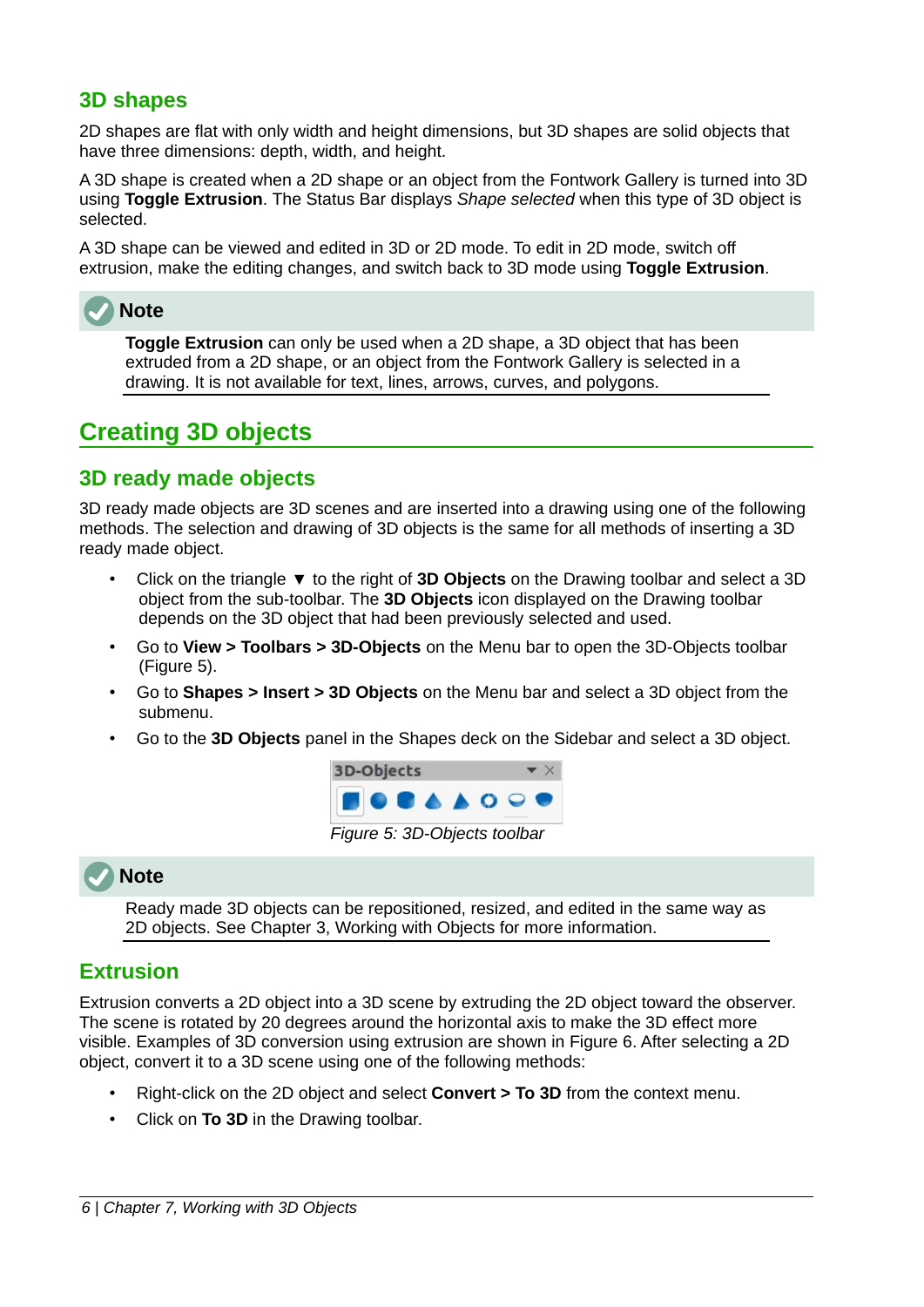

<span id="page-6-2"></span>*Figure 6: Example of using extrusion for 3D conversion*

- Go to **Shape > Convert > To 3D** on the Menu bar.
- Click on **Convert to 3D** in the 3D Effects dialog. For more information see "[3D effects](#page-8-0)" on page [9.](#page-8-0)

### <span id="page-6-1"></span>**Rotation**

**To 3D Rotation Object** or **Convert to Rotation Object** converts a 2D object into a 3D scene by rotating the object using the left edge of the bounding box around the object as the axis of rotation. Examples of 3D conversion using either of these rotation tools are shown in Figure [7.](#page-6-3) The actual 3D scene created depends on the angle and shape of the object being rotated.

After selecting a 2D object in a drawing, convert it to a 3D scene using rotation with one of the following methods:

- Right-click on a 2D object and select **Convert > To 3D Rotation Object** from the context menu.
- Click on **To 3D Rotation Object** in the Drawing toolbar.
- Go to **Shape > Convert > To 3D Rotation Object** on the Menu bar.
- Click on **Convert To Rotation Object** in the 3D Effects dialog. For more information see ["3D effects](#page-8-0)" on page [9](#page-8-0).



*Figure 7: Examples of using rotation for 3D conversion*

### <span id="page-6-3"></span><span id="page-6-0"></span>**Toggle Extrusion**

Extrusion is where parallel surfaces are moved to create a 3D shape. In Draw, the 2D surface is moved forwards out of the drawing level. At the same time the object is slightly tilted and central projection turned on, creating the impression of a 3D shape. Draw uses a default value for this extrusion (body depth) based on the size of the 2D object. The value can be changed after the extrusion, see ["Editing 3D objects" below](#page-7-2).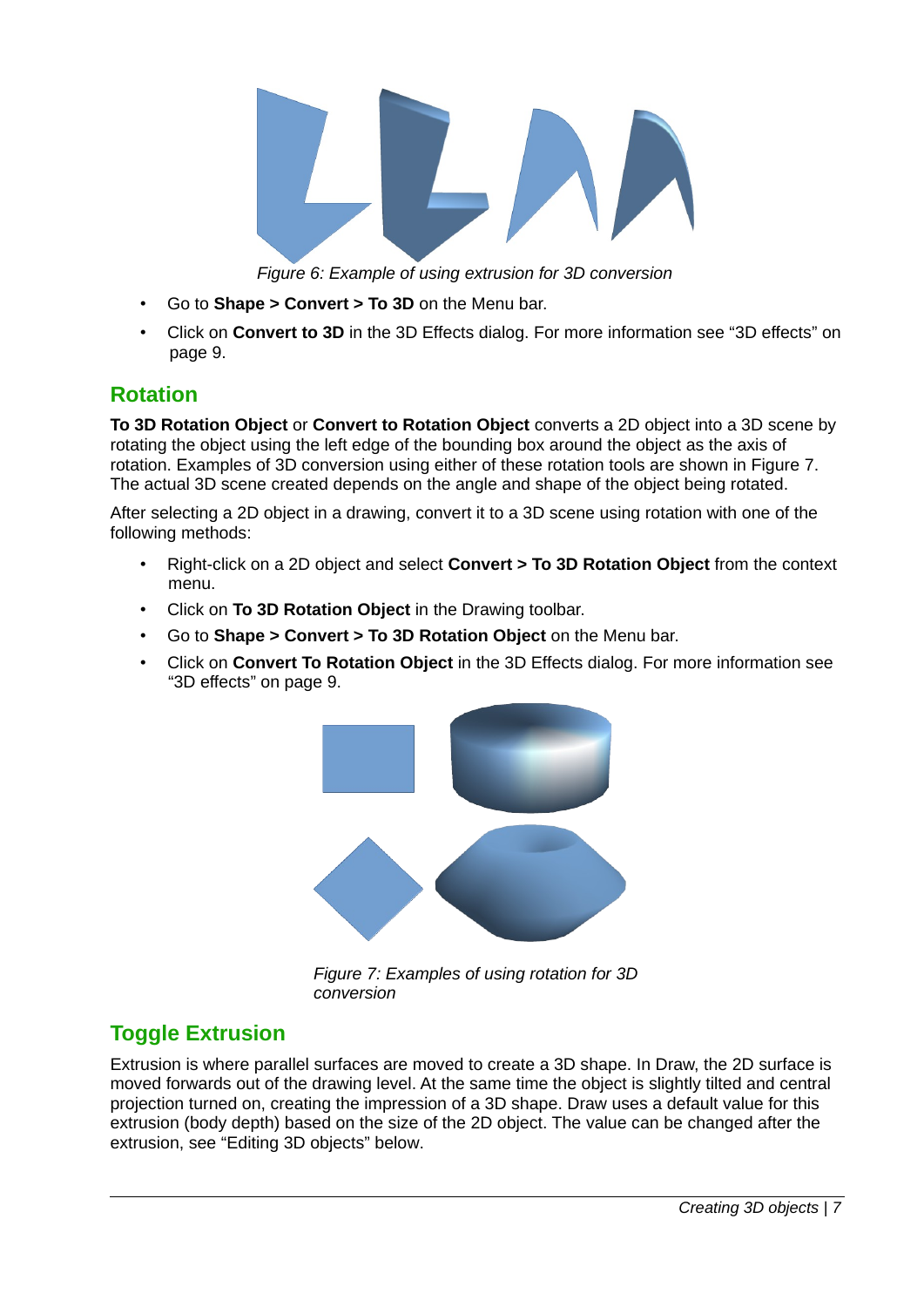

<span id="page-7-3"></span>*Figure 8: Examples of toggle extrusion*

Extrusion conversion is carried out using **Toggle Extrusion**. Extrusion only works on Basic Shapes, Symbol Shapes, Block Arrows, Flowcharts, Callouts, Stars and Banners, and Fontwork that are included as a part of the default set of tools on the Drawing toolbar or in the Shapes deck on the Sidebar. Examples of toggle extrusion are shown in Figure [8](#page-7-3).

- 1) Select a 2D object in a drawing that has been created from Basic Shapes, Symbol Shapes, Block Arrows, Flowcharts, Callouts, Stars and Banners, or Fontwork.
- 2) Click on **Toggle Extrusion** on the Standard or Drawing toolbar to convert the 2D object into a 3D shape.
- 3) To convert a 3D conversion back into a 2D object, select the 3D object and click on **Toggle Extrusion** on the Standard or Drawing toolbar.



Extrusion cannot be used on text objects created using **Insert Text Box** or **Insert Vertical Text**.

### <span id="page-7-2"></span>**Editing 3D objects**

### **Note**

Where 3D scenes have been created from more than one 2D object, a 3D scene group is automatically created. This 3D scene group cannot be ungrouped and any editing carried out will affect all 3D objects within the group. To edit an individual 3D object within this 3D scene group, enter the group. For more information on working with groups, see Chapter 5, Combining Multiple Objects.

### <span id="page-7-1"></span>**Position, Size and Rotation**

Editing the position, size and rotation of 3D objects is similar to 2D objects. See Chapter 3, Working with Objects for more information.

### <span id="page-7-0"></span>**3D settings**

To open the 3D-Settings toolbar (Figure [9\)](#page-8-2), go to **View > Toolbars > 3D-Settings** on the Menu bar. The 3D-Settings toolbar only becomes active when a 3D shape is selected that has been created from a 2D object using "[Toggle Extrusion](#page-6-0)" [above.](#page-6-0)

The tools available for editing 3D shapes are as follows. The result of any changes made using these editing tools is applied to the selected 3D shape immediately displaying the effect of the 3D setting applied. Figure [10](#page-8-1) shows an example of tilting left, increasing extrusion depth, and changing 3D color using the 3D-Settings toolbar.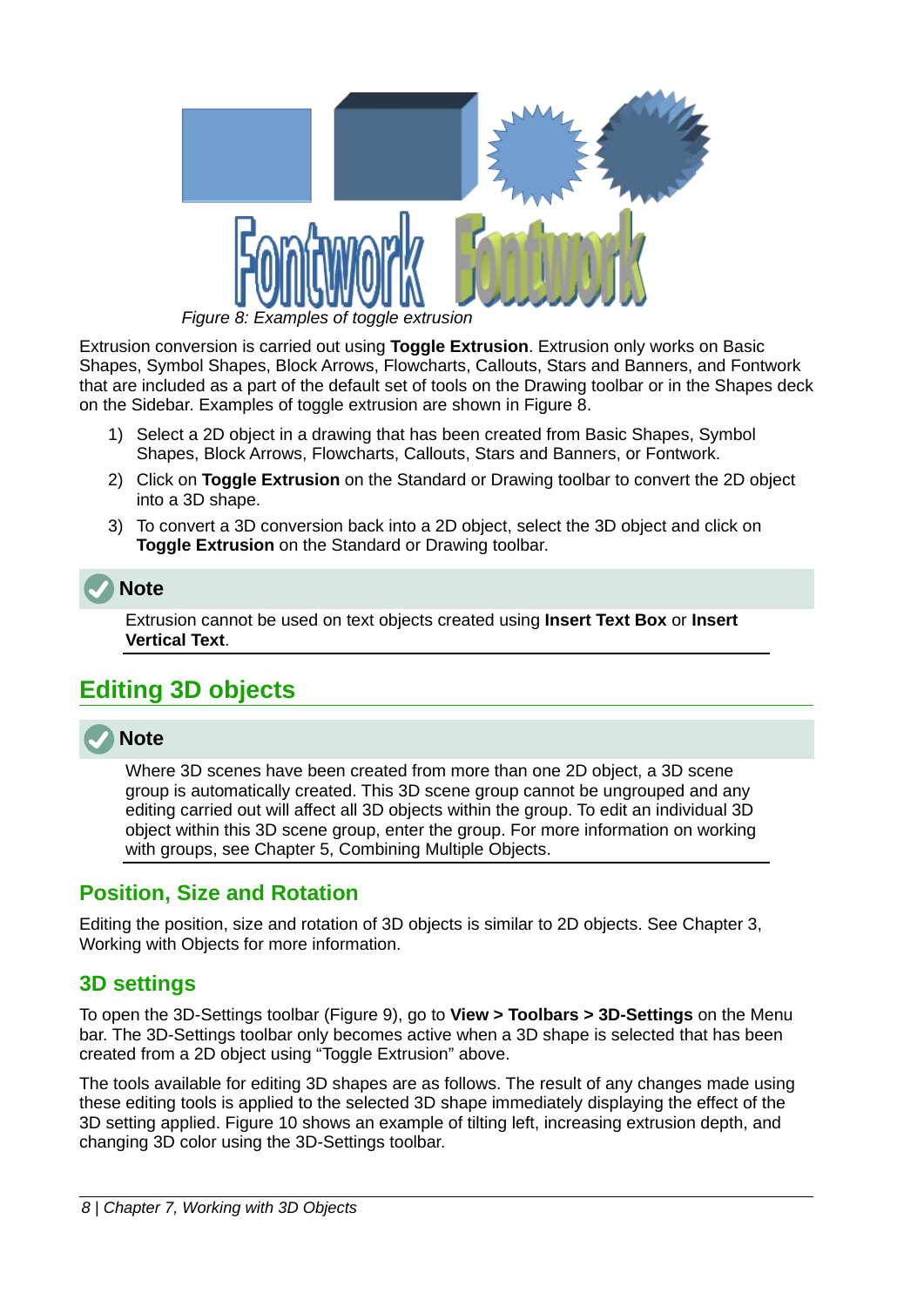<span id="page-8-2"></span>

<span id="page-8-1"></span>*Figure 10: Example of changing 3D settings*

- **Tilt Down** tilts the selected object downward (horizontal axis rotation) by 5 degrees each time the icon is used.
- **Tilt Up** tilts the selected object upward (horizontal axis rotation) by 5 degrees each time the icon is used.
- **Tilt Left** tilts the selected object left (vertical axis rotation) by 5 degrees each time the icon is used.
- **Tilt Right** tilts the selected object right (vertical axis rotation) by 5 degrees each time the icon is used.
- **Depth** opens a pop-up menu where the extrusion depth can be set from an object by a fixed or custom amount.
- **Direction** opens a pop-up menu where the view direction can be set to create an extrusion in either a perspective or parallel projection.
- **Lighting** opens a pop-up menu where the direction and intensity of the lighting can be set when creating an extrusion.
- **Surface** opens a pop-up menu where the surfaces of the object can be set as Wire Frame, Matt, Plastic, or Metal display.
- **3D Color** opens a pop-up menu where the color used for the extrusion can be set. This color does not have to be the same as the color used for the original 2D object.

### <span id="page-8-0"></span>**3D effects**

The 3D Effects dialog (Figure [11](#page-9-1)) offers a wide range of possible settings for editing 3D ready made objects or 3D scenes. This dialog can also be used to convert a 2D object to 3D using the tools in the bottom left corner of the dialog. To open the 3D Effects dialog, use one of the following methods:

- Click on **3D Effects** on the Standard toolbar.
- Click on **3D Effects** on the Line and Filling toolbar.
- Go to **Format > 3D-Effects** on the Menu bar.

Any 3D effects applied to a 3D scene are not carried out until **Assign** is clicked in the top right of the 3D Effects dialog. This allows for all 3D effect changes to be carried out before applying them to a 3D scene.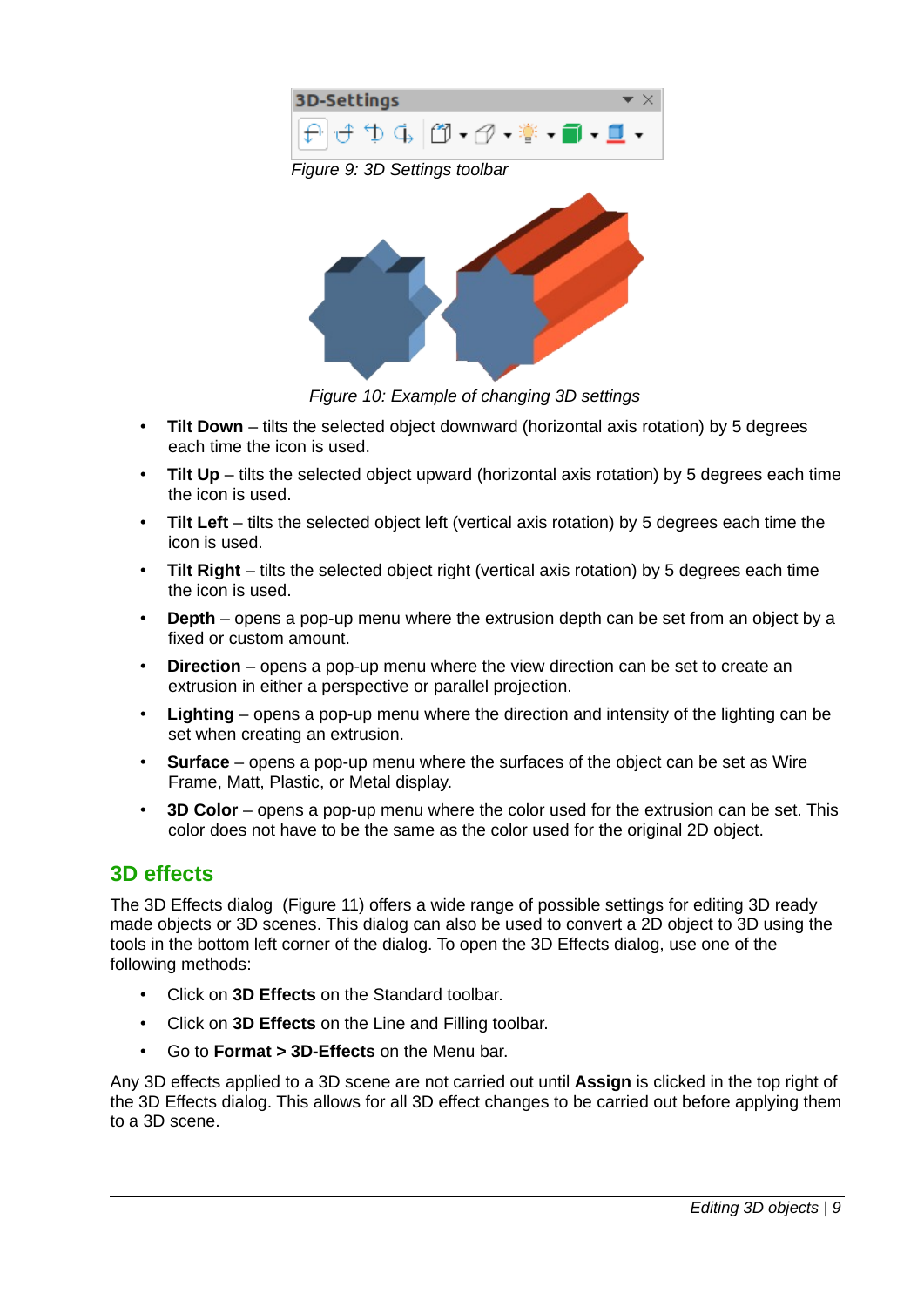| <b>3D Effects</b>  |                    |   |        |  |
|--------------------|--------------------|---|--------|--|
| 亭<br>$\Box$<br>叵   | н.<br>$\circ$      | ۲ |        |  |
| Geometry           |                    |   |        |  |
| Rounded edges      | 10%                |   | $^{+}$ |  |
| Scaled depth       | 100%               |   | $+$    |  |
| Rotation angle     | $360.0^\circ$      |   | $^{+}$ |  |
| Depth              | 1.00 <sub>cm</sub> |   | $^{+}$ |  |
| <b>Segments</b>    |                    |   |        |  |
| Horizontal         | 24                 |   | $^{+}$ |  |
| Vertical           | 24                 |   | $^{+}$ |  |
| <b>Normals</b>     |                    |   |        |  |
| $^{++}$<br>莒<br>à, |                    |   |        |  |
| Y<br>美             |                    |   |        |  |
| $+1+$              |                    |   |        |  |
| %<br>-0            |                    |   |        |  |

<span id="page-9-1"></span>*Figure 11: 3D Effects dialog - Geometry page*

#### **Note**

The 3D Effects dialog cannot be used on 3D shapes created using Toggle Extrusion because the correct formatting results will not be achieved. If the 3D Effects dialog is used in error, remove any incorrect formatting by going to **Format > Default Formatting** on the Menu bar.



Any options on the pages in the 3D Effects dialog that are grayed out cannot be used for the selected object.

#### <span id="page-9-0"></span>*3D conversion*

In the bottom left corner of the 3D Effects dialog are tools for converting a 2D object into a 3D scene and changing the projection used in a 3D scene.

- **Convert to 3D** converts the selected object into a 3D scene. This tool works in the same way as using "[Extrusion"](#page-5-0) on page [6](#page-5-0).
- **Convert to Rotation Object** converts a 2D object into a 3D scene using body rotation. This tool works in the same way as using ["Rotation](#page-6-1)" on page [7.](#page-6-1)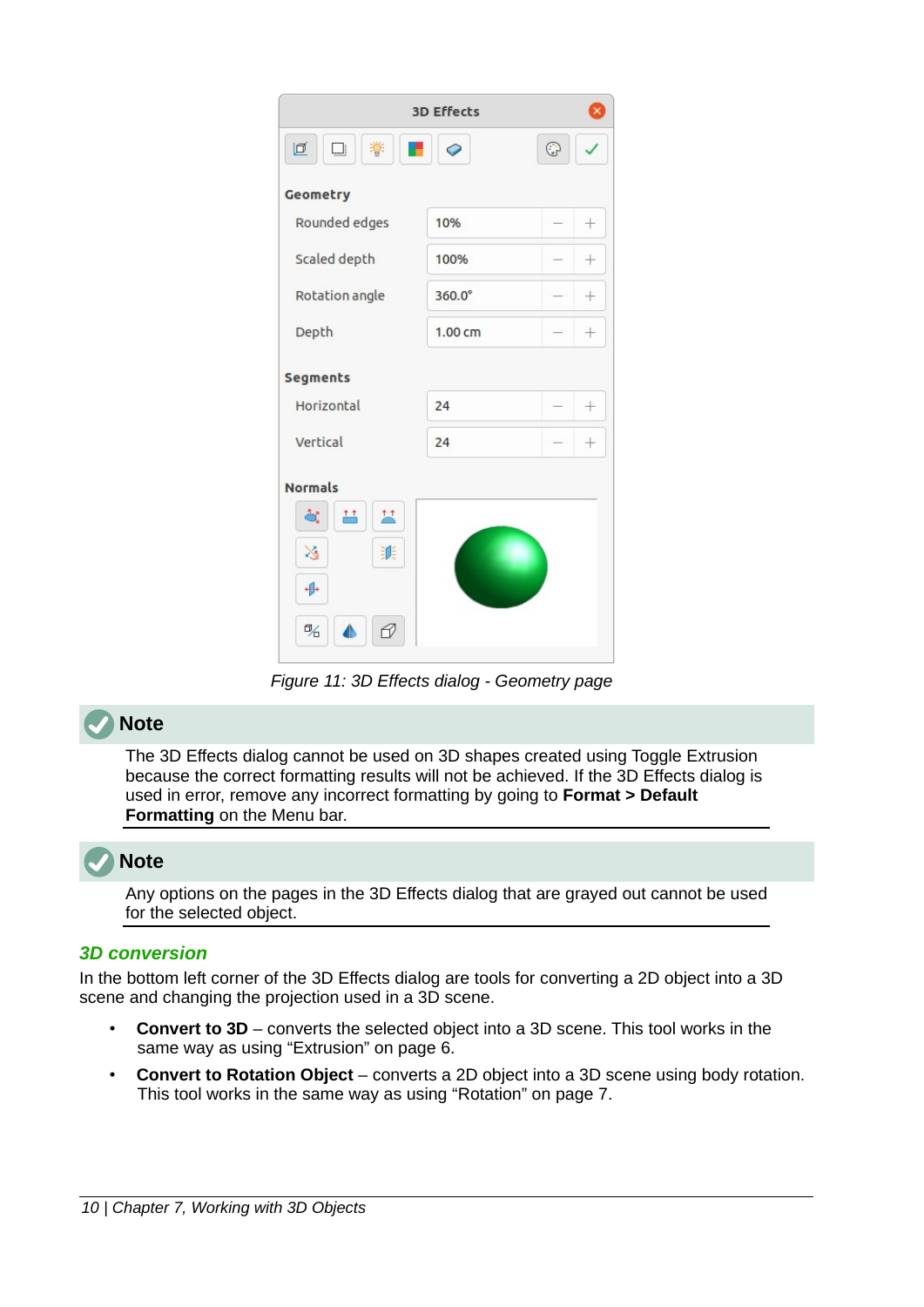**Perspective On/Off** – switches perspective projection on or off for a 3D scene. Perspective projection is a technique to create a linear illusion of depth. As objects get further away from the viewer, a perspective drawing decreases in size at a constant rate.

### **Note**

The 3D Effects dialog has five pages to provide options for **Geometry**, **Shading**, **Illumination**, **Textures**, and **Material**. The tools to change pages for the different types of 3D effects are located at the top left of the 3D Effects dialog.

#### <span id="page-10-0"></span>*3D Effects – Geometry*

Click on **Geometry** in the 3D Effects dialog (Figure [11\)](#page-9-1) to open the Geometry page and use the options available to change the geometry of a 3D object.

- **Geometry** defines the properties of an object in a 3D scene.
	- *Rounded edges* enter the amount required to round the corners of a 3D shape as shown by the example in Figure [12](#page-10-2). The default setting for rounded edges is 10%.
	- *Scaled depth* enter the amount required to increase or decrease the frontal area of a selected 3D object. Figure [13](#page-10-1) shows an example where the scaled depth has been increased to 150% and then decreased to 50%. The default setting for scaled depth is 100%.
	- *Rotation angle* enter the angle in degrees to rotate a 2D object that has been converted to 3D using **To 3D Rotation Object**. Figure [14](#page-11-1) shows an example of a 2D circle where the rotation angle is changed to 150 degrees.
	- *Depth* enter the extrusion depth for the selected 2D object that has been converted to 3D using **To 3D**. Figure [15](#page-11-0) shows an example of a 2D circle converted to a 3D cylinder with the extrusion depth increased to 3 cm.

<span id="page-10-2"></span><span id="page-10-1"></span>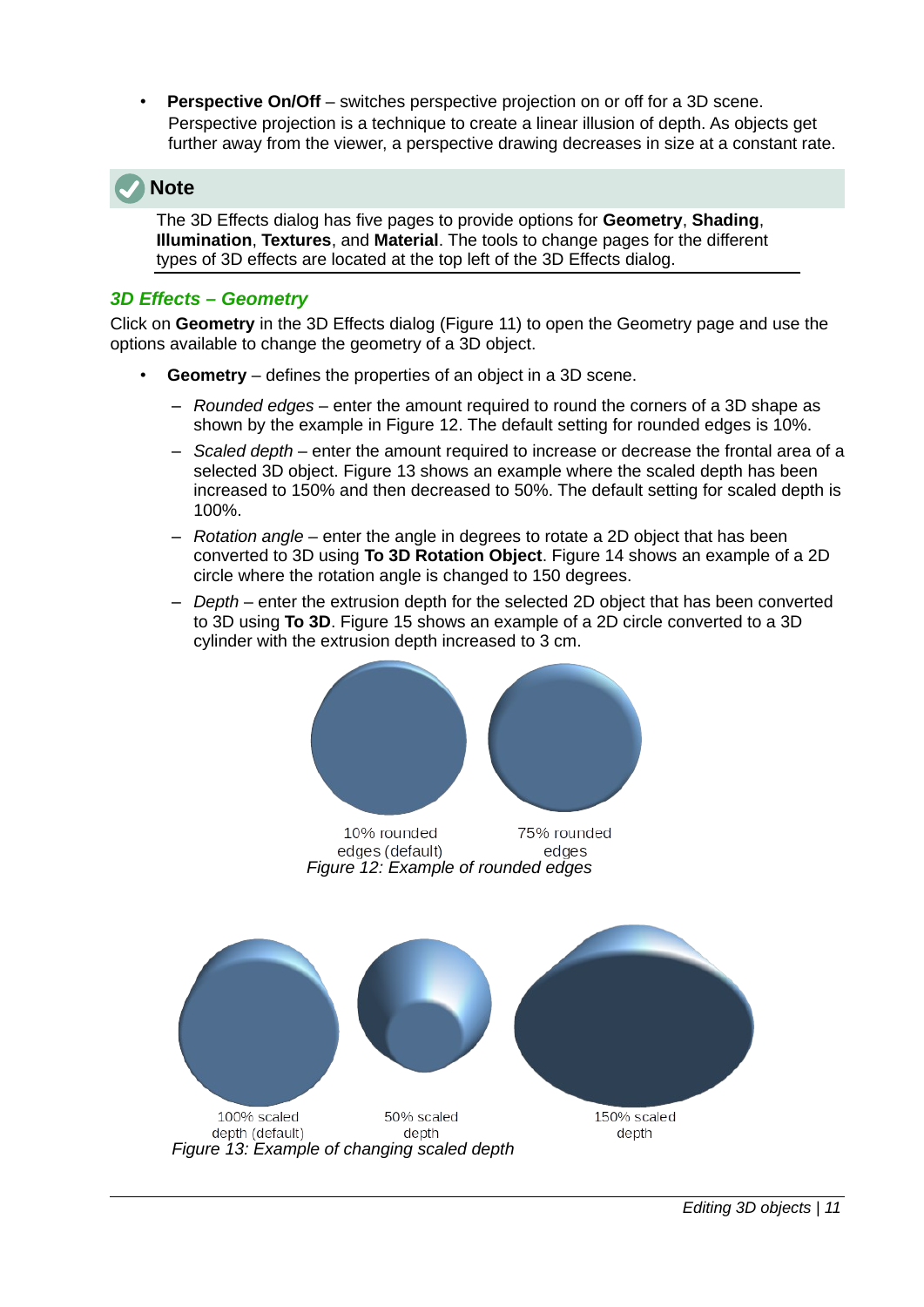<span id="page-11-1"></span>

<span id="page-11-2"></span><span id="page-11-0"></span>*Figure 16: Example of segments*

- **Segments** changes the number of segments that Draw uses to draw a 3D rotation object. The higher the number of segments, the smoother the object surface will be. However, a high segment number may increase the time it takes to generate the 3D object on a display. Figure [16](#page-11-2) shows the difference on a 3D sphere when the segments have been increased from 10 to 30 segments horizontally and vertically.
	- *Horizontal* enter the number of horizontal segments used in the selected 3D rotation object.
	- *Vertical* enter the number of vertical segments used in the selected 3D rotation object.
- **Normals** modifies the rendering style of the 3D surface (Figure [17](#page-12-2) and Figure [18\)](#page-12-1).
	- *Object-Specific* renders the 3D surface according to the shape of the object. For example, a circular shape is rendered with a spherical surface.
	- *Flat* renders the 3D surface as polygons.
	- *Spherical* renders a smooth 3D surface regardless of the shape of the object.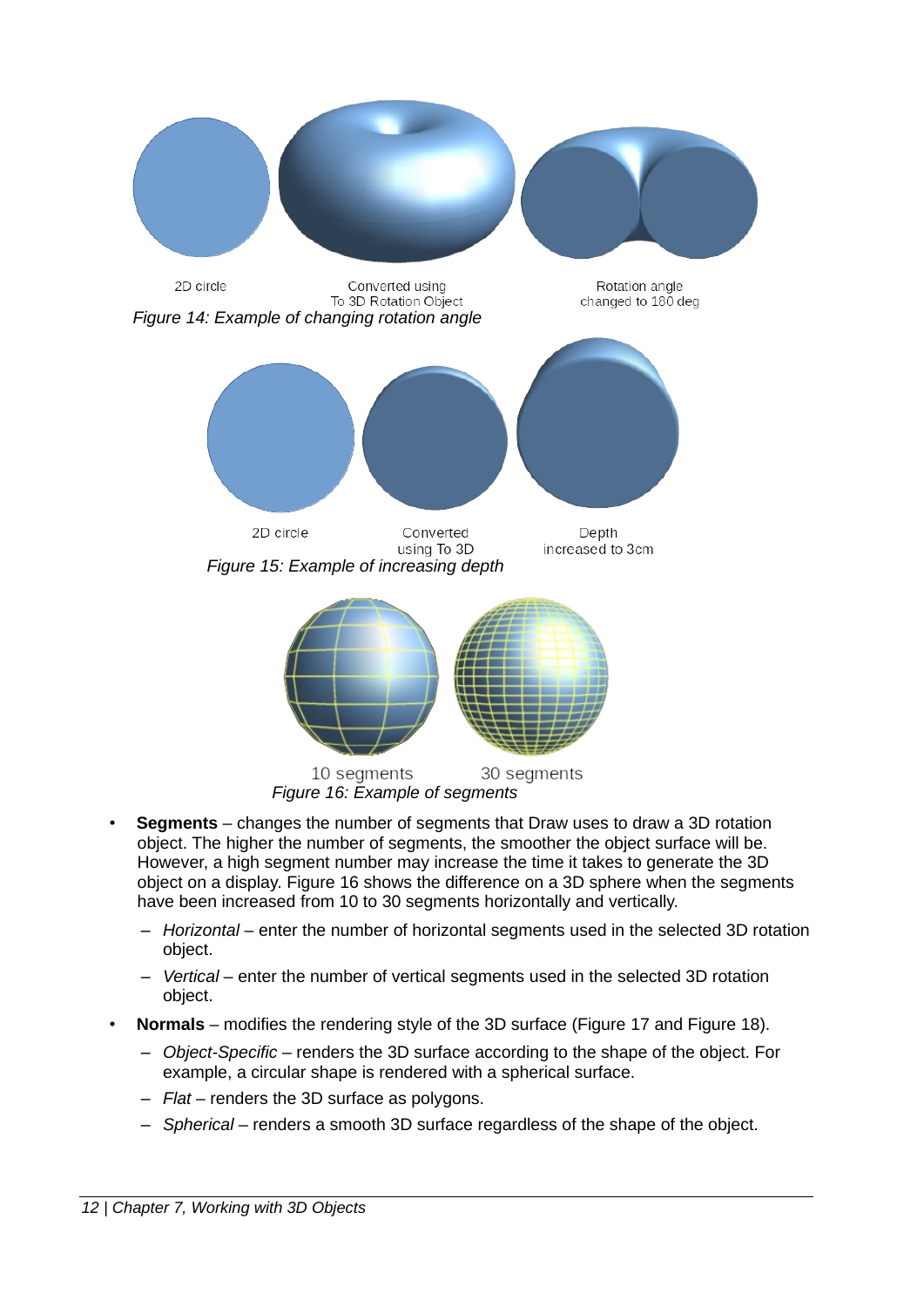<span id="page-12-2"></span>

- <span id="page-12-1"></span>Invert Normals on Invert Normals off Double-Sided Illumination on Double-Sided Illumination on *Figure 18: Examples of invert normals and double sided illumination*
- *Invert Normals* an inverted normal is a normal that is pointing in the wrong direction. This tells a computer that an outside face is actually an inside face when it is not. If there is a hollow design, an inverted normal can be indicated because both surfaces facing are in and out in the same model.
- *Double-Sided Illumination* lights the outside and the inside of the object. This has only an effect, if the inside is drawn at all, see Double-Sided. This is a setting for the whole of the 3D scene and not for a single object within the scene.

### **Note**

Figure [18](#page-12-1) demonstrates the 3D effect of using *Invert Normals* in conjunction with using the 3D effect *Double-Sided Illumination*.

– *Double-Sided* – a 3D object has outside (front) and inside (back) faces. With *Double-Sided* switched off, only the outside face of the object is rendered. The effect, when looking from outside, is that the object is solid, but, when looking from inside, the front face is transparent. If there is no view to the inside face, normal for an extruded 3D object with solid texture, *Double-Sided* should be switched off to improve performance during rendering. Any 3D object created using rotation often allows an inside view and it is recommended that *Double-Sided* is switched on.

#### <span id="page-12-0"></span>*3D Effects – Shading*

On the **Shading** page of the 3D Effects dialog (Figure [19\)](#page-13-0) provides options to set the shading, shadow, and camera effects on a selected 3D object.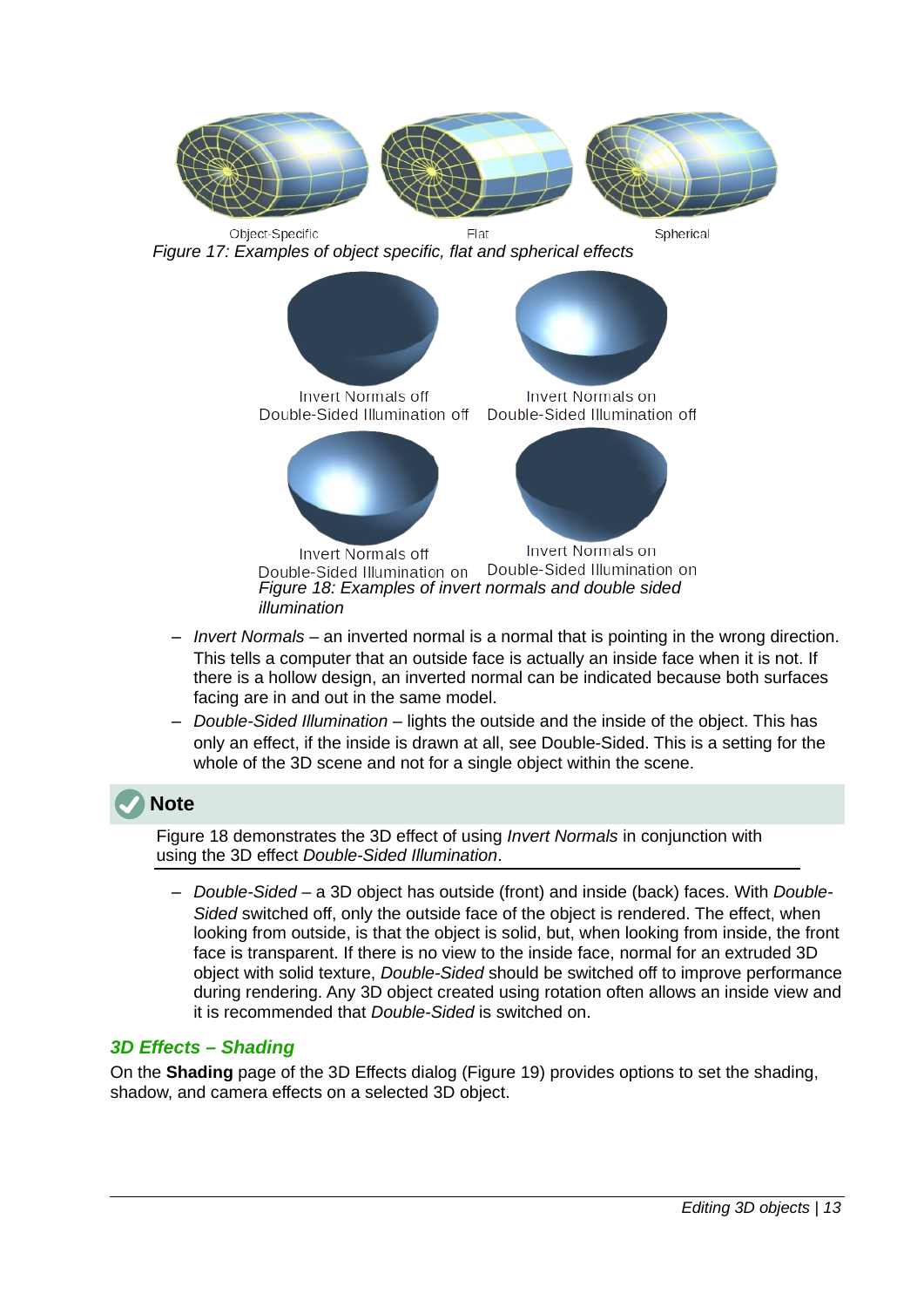|                                            | <b>3D Effects</b> |   |        |
|--------------------------------------------|-------------------|---|--------|
| 学 <br>$\Box$<br>. .                        | $\bullet$         | ۲ |        |
| Shading                                    |                   |   |        |
| Mode                                       | Gouraud           |   |        |
| <b>Shadow</b>                              |                   |   |        |
| Surface angle<br>$\mathbb{F}_{\mathbb{F}}$ | $0^{\circ}$       |   | $^{+}$ |
| Camera                                     |                   |   |        |
| <b>Distance</b>                            | 0.10cm            |   | $^{+}$ |
| Focal length                               | 10.00 cm          |   | $^{+}$ |
| %                                          |                   |   |        |

<span id="page-13-1"></span><span id="page-13-0"></span>*Figure 19: 3D Effects dialog - Shading page*



- **Shading** specifies the mode of shading applied to a 3D object (Figure [20\)](#page-13-1).
	- *Gouraud* this shading mode is a method used in computer graphics to simulate the differing effects of light and color across the surface of an object. In practice, it is used to achieve smooth lighting on low-polygon surfaces without the heavy computational requirements of calculating lighting for each pixel.
	- *Phong* this shading mode is an interpolation technique for surface shading calculating the normal of a point in the polygon by interpolating the normals of the vertices. The angle between normal and lighting direction determines how much of the lighting is used to color the pixel.
	- *Flat* this shading mode refers to the depiction of depth perception in 3D models or illustrations by varying the level of darkness. It assigns a single color of shading to a single segment on the surface of the object.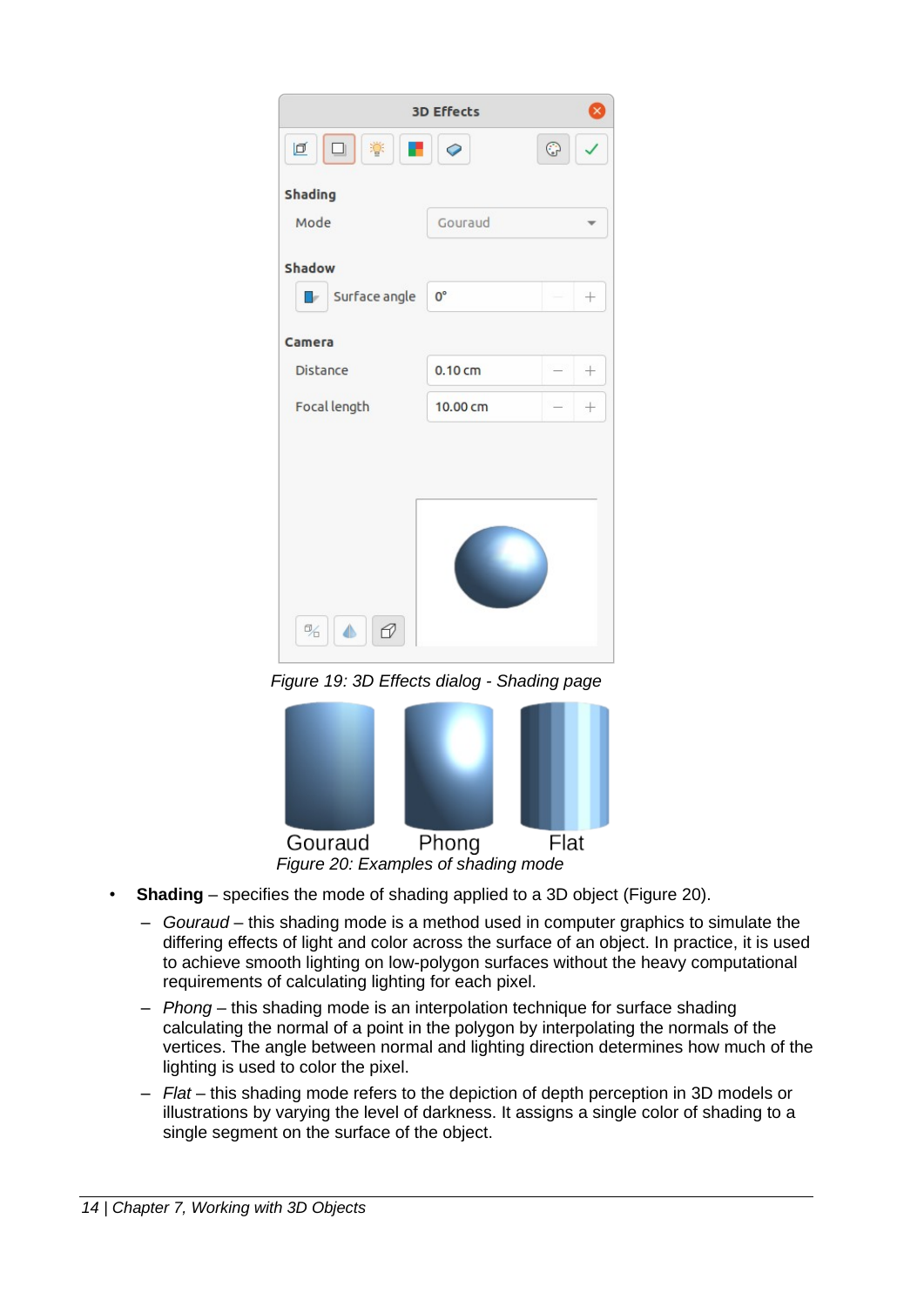<span id="page-14-2"></span>

*Figure 22: Example of changing camera settings*

- <span id="page-14-1"></span>• **Shadow** – adds or removes a shadow from a selected 3D object (Figure [21](#page-14-2)). A shadow is generated only from the first light source. Enter a *Surface Angle* from the light source to the surface between 0 to 90 degrees to cast a shadow.
- **Camera** sets the camera options for a selected 3D scene as if a camera is being used to take a photograph (Figure [22](#page-14-1)). The settings affect only central perspective and not parallel projection.
	- *Distance* enter the distance to leave between the camera and the center of the selected 3D scene. The default setting for distance is 2.6cm.
	- *Focal length* enter the focal length of the camera lens, where a small value corresponds to a fish-eye lens and a large value to a telephoto lens. The default setting for focal length is 10cm.

#### <span id="page-14-0"></span>*3D Effects – Illumination*

The **Illumination** page of the 3D Effects dialog (Figure [23](#page-15-1)) defines how a 3D scene is lit and the settings apply to all 3D objects in a scene. The direction of the light source, color of the light source, and the ambient light can be specified for the 3D scene.

By default, one light source is already selected when the Illumination page is opened. More light sources can be selected for illumination. A maximum of eight sources can be used and each light source can use a different color. Figure [23](#page-15-1) shows three light sources selected with each light source having a different color.

- 1) Select a *Light source* to turn the light source on. The icon changes to an illuminated bulb.
- 2) Click again on the selected light source to adjust the color for the light source.
- 3) Select a color for the light from one of the color palettes in the *Light source* drop-down list. A different color can be used for each light source selected.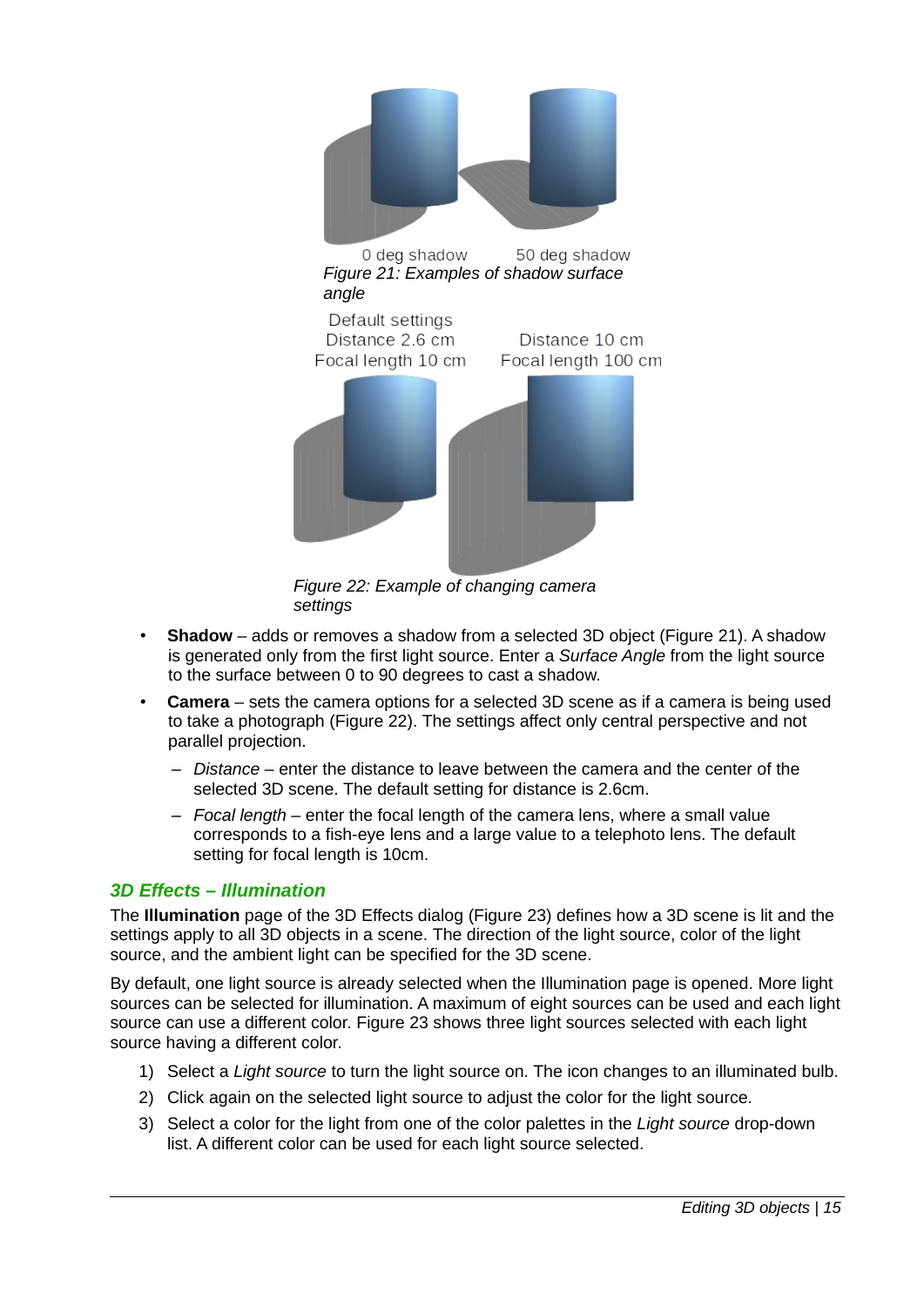|                       | <b>3D Effects</b> |   |                                    |   |   |
|-----------------------|-------------------|---|------------------------------------|---|---|
| 亭<br>回<br>$\Box$<br>÷ | $\bullet$         |   |                                    |   | G |
| Illumination          |                   |   |                                    |   |   |
| Light source          | 誉                 | Ō | Ō                                  | Ō |   |
|                       | Ō                 | Ō | Ō                                  | Ō |   |
|                       |                   |   | R:204 G B:204 $\blacktriangledown$ |   |   |
| Ambient light         |                   |   | Dark Gray 1                        |   |   |
| %<br>7)               |                   |   |                                    |   |   |

<span id="page-15-1"></span>*Figure 23: 3D Effects dialog - Illumination page*

- 4) Select a color from one of the color palettes in the *Ambient light* drop-down list to set the color of the surrounding light.
- 5) To deselect a light source, select a light source already selected and click on it again.

The light source location and color are shown in the lower right corner of the Illumination page. The vertical slider bar adjusts the lighting angle and the horizontal slider bar rotates the light about the object. Alternatively, click on the light point and drag the light source to the required position.

To change the preview from a sphere to a cube, click on the small square to the right of the horizontal slider bar and below the vertical slider bar.

Each light source selected is shown as a small colored sphere in the color specified for it. The larger colored sphere indicates the active light source.

#### <span id="page-15-0"></span>*3D Effects – Textures*

On the **Textures** page of the 3D Effects dialog (Figure [24\)](#page-16-0) the properties of the surface texture can be set for a selected 3D object. **Textures** is only available after the area fill of a 3D object is set to *Gradient*, *Image, Pattern*, or *Hatch*. For more information on changing area fill, see Chapter 4, Changing Object Attributes.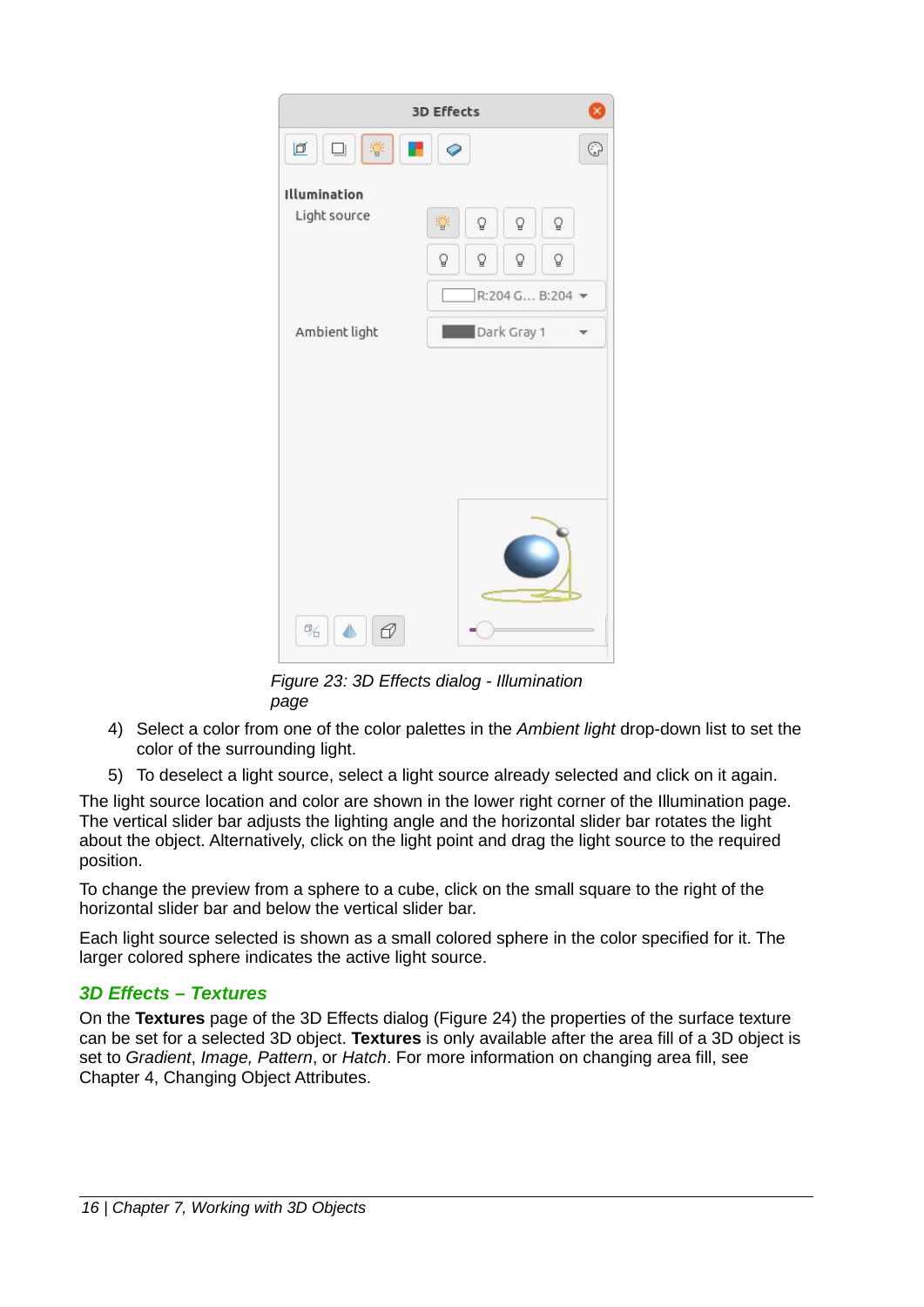|                 | <b>3D Effects</b>   |         |
|-----------------|---------------------|---------|
| 亭<br>回<br>×.    | $\circ$             | $\odot$ |
| <b>Textures</b> |                     |         |
| <b>Type</b>     | O<br>$\overline{a}$ |         |
| Mode            |                     |         |
| Projection X    | C<br>$=$<br>۵       |         |
| Projection Y    | O<br>ౕ<br>$=$       |         |
| Filtering       | $\triangledown$     |         |
|                 |                     |         |
|                 |                     |         |
| %<br>Ø<br>٨     |                     |         |

<span id="page-16-0"></span>*Figure 24: 3D Effects dialog- Textures page*

- **Type** sets the color properties of the texture.
	- *Black & White* converts the texture to black and white.
	- *Color* converts the texture to color.
- **Mode** shows or hides shading.
	- *Only Texture* applies the texture without shading.
	- *Texture and Shading* applies the texture with shading to lighten or darken the illumination.
- **Projection X** sets the options for displaying the texture along the X axis. Only one of the three following options can be selected.
	- *Object-Specific* automatically adjusts the texture for best fit based on the shape and size of the object. This is the default setting except for extrusion objects.
	- *Parallel* applies the texture parallel to the horizontal axis and is mirrored on the rear side of the object. This is the default setting for extrusion objects.
	- *Circular* wraps the horizontal axis of the texture pattern around an object.
- **Projection Y** sets the options for displaying the texture along the Y axis. Only one of the three following options can be selected.
	- *Object-Specific* automatically adjusts the texture for best fit based on the shape and size of the object. This is the default setting except for extrusion objects.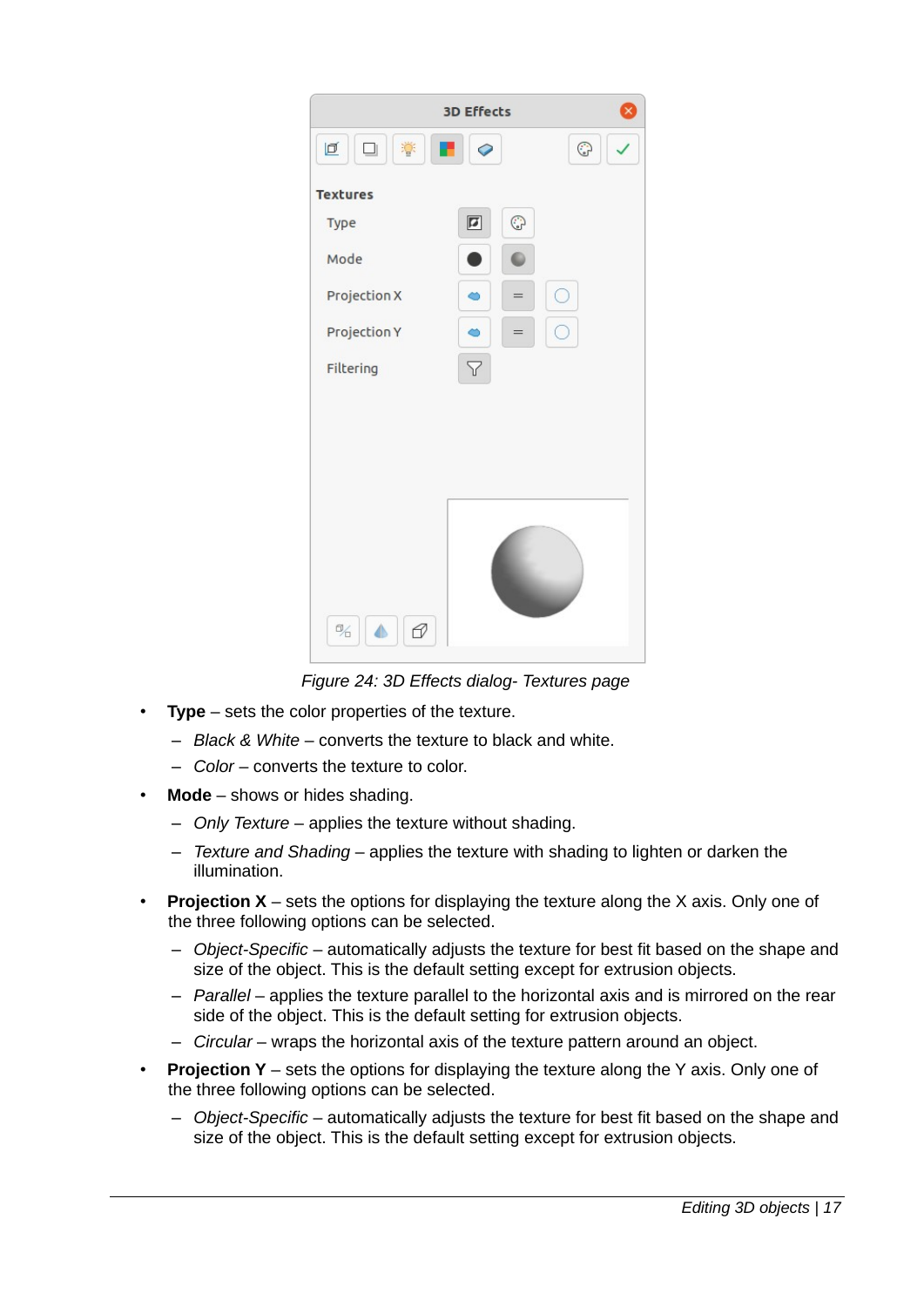- *Parallel* applies the texture parallel to the vertical axis and is mirrored on the rear side of the object. This is the default setting for extrusion objects.
- *Circular* wraps the vertical axis of the texture pattern around an object.
- **Filtering** filters out noise that can occur when a texture is applied to a 3D object.
	- *Filtering On/Off* applies a soft focus filter blurring the texture slightly to remove unwanted speckles.

#### <span id="page-17-0"></span>*3D Effects – Material*

On the **Materials** page of the 3D Effects dialog (Figure [25](#page-17-1)) the appearance of a 3D object can be changed to represent different materials. Materials and textures can be combined with each other and it is a matter of trial and error to achieve the desired result.

- **Material** assigns a color from a color palette. For custom colors, see Chapter 11, Advanced Draw Techniques for more information on creating custom colors.
	- *Favorites* select a material type for the selected object from the *Favorites* drop-down list.
	- *Object color* select a color from one of the color palettes in the *Object color* drop-down list to apply to the object.
	- *Illumination color* select a color from one of the color palettes in the *Illumination color* drop-down list. This illuminates the object and brightens parts of the object which lie in shadow making the object seem more illuminated.

|                                   | <b>3D Effects</b> |
|-----------------------------------|-------------------|
| $\hfill \square$<br>寧<br>回<br>. . | G<br>$\bullet$    |
| Material                          |                   |
| Favorites                         | User-defined      |
| Object color                      | White             |
| Illumination color                | Black             |
| Specular                          |                   |
| Color                             | White             |
| Intensity                         | 15%               |
| %<br>$\triangle$<br>17            |                   |

<span id="page-17-1"></span>*Figure 25: 3D Effects dialog - Material page*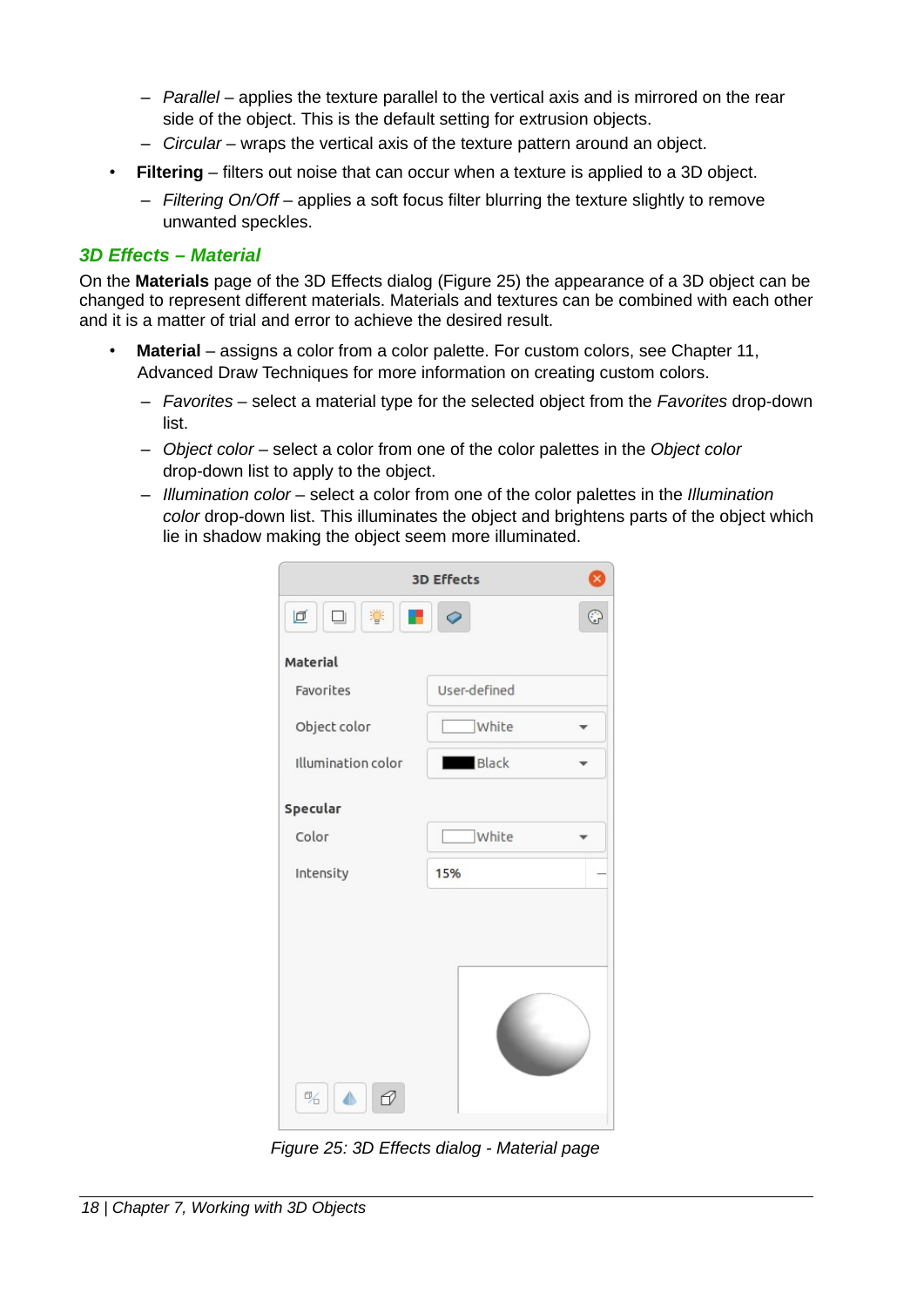- **Specular** sets the light reflection properties for the selected object simulating the reflecting capacity of the surface. The position of the illuminated point is determined by the setting of the first light source.
	- *Color* select a color to be reflected from the object from one of the color palettes in the *Color* drop-down list.
	- *Intensity* enter the intensity of the specular effect as a percentage.
- **Colors Dialog** opens the Pick a Color dialog where custom colors are defined using the two-dimensional graphic and numerical gradient chart. Any colors created are stored in the custom palette. See Chapter 11, Advanced Draw Techniques for more information on creating custom colors.

### **Note**

Metallic and glass surfaces do not simulate well because the appearance of these materials is produced using reflection.

**Tip**

Do not use a very high brightness value for individual colors. Colors are additive and it is easy to end up with a colored area that is white.

### <span id="page-18-0"></span>**Combining objects**

Multiple 3D objects cannot be combined using **Shape > Combine** on the Menu bar or the keyboard shortcut *Ctrl+Shift+K* (macOS  $\#$ +Shift+K). Multiple 2D objects have to be created first, then a single 3D object created as follows (see Chapter 5, Combining Multiple Objects for more information on combining objects):

- 1) Create multiple 2D objects and carry out all the necessary editing changes.
- 2) Make sure that all 2D objects are selected to create a single 3D object.
- 3) Create a single 3D object combining the multiple 2D objects using one of the following methods (example conversions are shown in Figure [26](#page-19-1)):
	- Click on **To 3D** or **To 3D Rotation Object** on the Drawing toolbar.
	- Right-click on the selected multiple 2D objects and select **Convert > To 3D** or **To 3D Rotation Object** from the context menu.
	- Go to **Shape > Convert > To 3D** or **To 3D Rotation Object** on the Menu bar.

### <span id="page-18-1"></span>**Assembling 3D objects**

3D objects that each form a separate 3D scene can be combined or assembled into a single 3D scene. An example procedure for assembling 3D objects is as follows and shown in Figure [27:](#page-19-0)

- 1) Select a 3D object (for example, a cube) from **3D Objects** on the Drawing toolbar or Shapes deck on the Sidebar and place it in a drawing.
- 2) Select a second 3D object (for example, a sphere) from **3D Objects** on the Drawing toolbar or Shapes deck on the Sidebar and place it in the drawing.
- 3) If necessary, set the area fill to **None** and the lines to **Continuous** to create wire frame objects. This makes it easier to position both objects in the assembled 3D scene.
- 4) Select the second 3D object (sphere) and go to **Edit > Cut** on the Menu bar or right-click on the object and select **Cut** from the context menu.